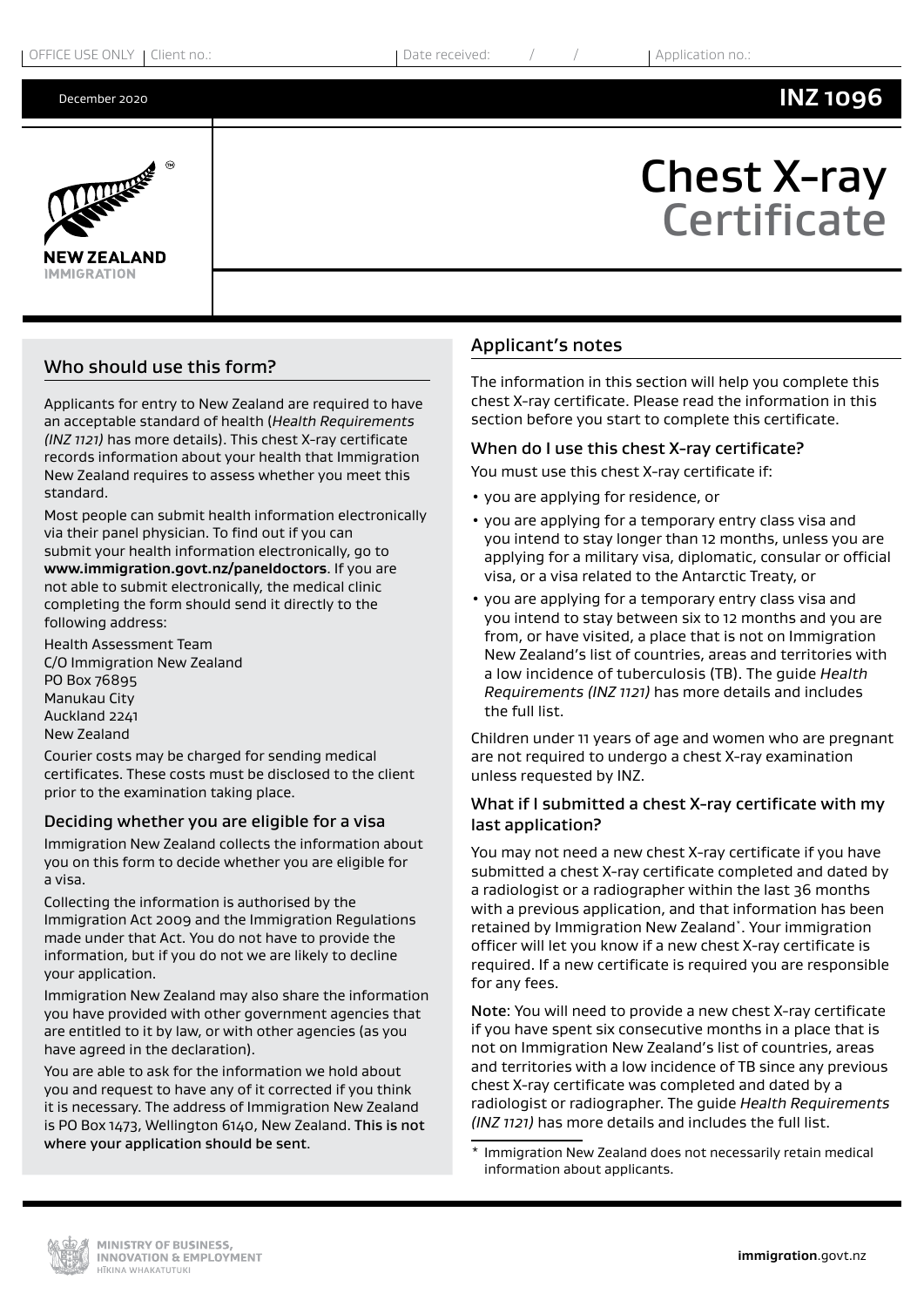## Where do I get my immigration chest X-ray?

This chest X-ray certificate must be completed by a radiologist. This certificate is not to be completed by a radiologist or radiographer who is related to the person having the chest X-ray examination.

Please note you may require a referral from a registered medical practitioner for a chest X-ray. In most countries Immigration New Zealand has approved lists of panel physicians who must be used for the examination. If you require information on the panel physicians list, please visit the INZ website at **www.immigration.govt.nz/healthinfo**. If you live in a country which does not have any panel physicians, a registered radiologist can complete this certificate.

### Your responsibilities

- You must pay the fees for the chest X-ray, any tests required and all postage and courier fees.
- You must tell the truth. False statements on a medical certificate may result in your application being declined, any visa granted being cancelled, and if you are in New Zealand, you may be required to leave the country.

## Completing the certificate

This certificate must be completed in English.

If any accompanying specialist report cannot be provided in English, a certified translation must be provided along with the original specialist report.

#### **Radiographer**

The radiographer must:

- certify the identity of the person being examined, by signing and dating the front of the photograph at **A1** (without obliterating the image). These details must extend beyond the photograph's edge, and
- check passport details and record the passport number (or other form of identification) at **A1** and on every following page in the top right-hand corner.

#### **Radiologist**

If a radiographer is not involved in this process, the radiologist must complete the steps outlined above, and:

- complete sections C, D and E
- complete one form only for each person having the examination
- ensure the radiologist's report is attached to this certificate
- where abnormalities are present or indicated, ensure the X-ray film accompanies this certificate
- ensure the complete certificate and radiologist's report, (and X-ray film if abnormalities have been noted) are returned to the applicant
- provide a copy of the radiologist's report to the referring examining physician, and

• if the person has been identified with active TB **in New Zealand**, please ensure the Medical Officer of Health at the local Public Health Unit has been advised in accordance with the Tuberculosis Act 1948.

### Person having chest X-ray examination

When you have your chest X-ray examination you must:

- attach one recent passport-size colour photograph of yourself in the space provided. The photograph must be no more than six months old
- bring your valid passport (or other photographic identification, for example national identity card where passport unavailable). The examining physician will not proceed with the examination without photographic identification
- complete section A before attending the examination
- complete Section B: Declaration of person having chest X-ray examination in the presence of the radiographer.

If you have evidence of past or present TB you may be asked to provide a respiratory physician's report. This must include:

- the date of diagnosis
- documentation of treatment given
- compliance with treatment confirmed, and
- results of 3x3 sputum cultures. Smears alone will not be accepted.

## What happens after the examination?

The radiologist that completes your chest X-ray certificate must submit it to INZ, along with any other medical certificates required. The chest X-ray certificate must be submitted within three months from the date the radiologist signed the completed chest X-ray certificate.

Your application will be assessed by Immigration New Zealand and may be referred to an Immigration New Zealand medical assessor or New Zealand health authorities. You may be required to get further specialist reports or tests. You are responsible for paying for these. Your medical information may be retained by Immigration New Zealand.

## For more information

If you have questions about completing the form:

- see our website **www.immigration.govt.nz/contactus**
- telephone our call centre on 0508 558 855 (within New Zealand).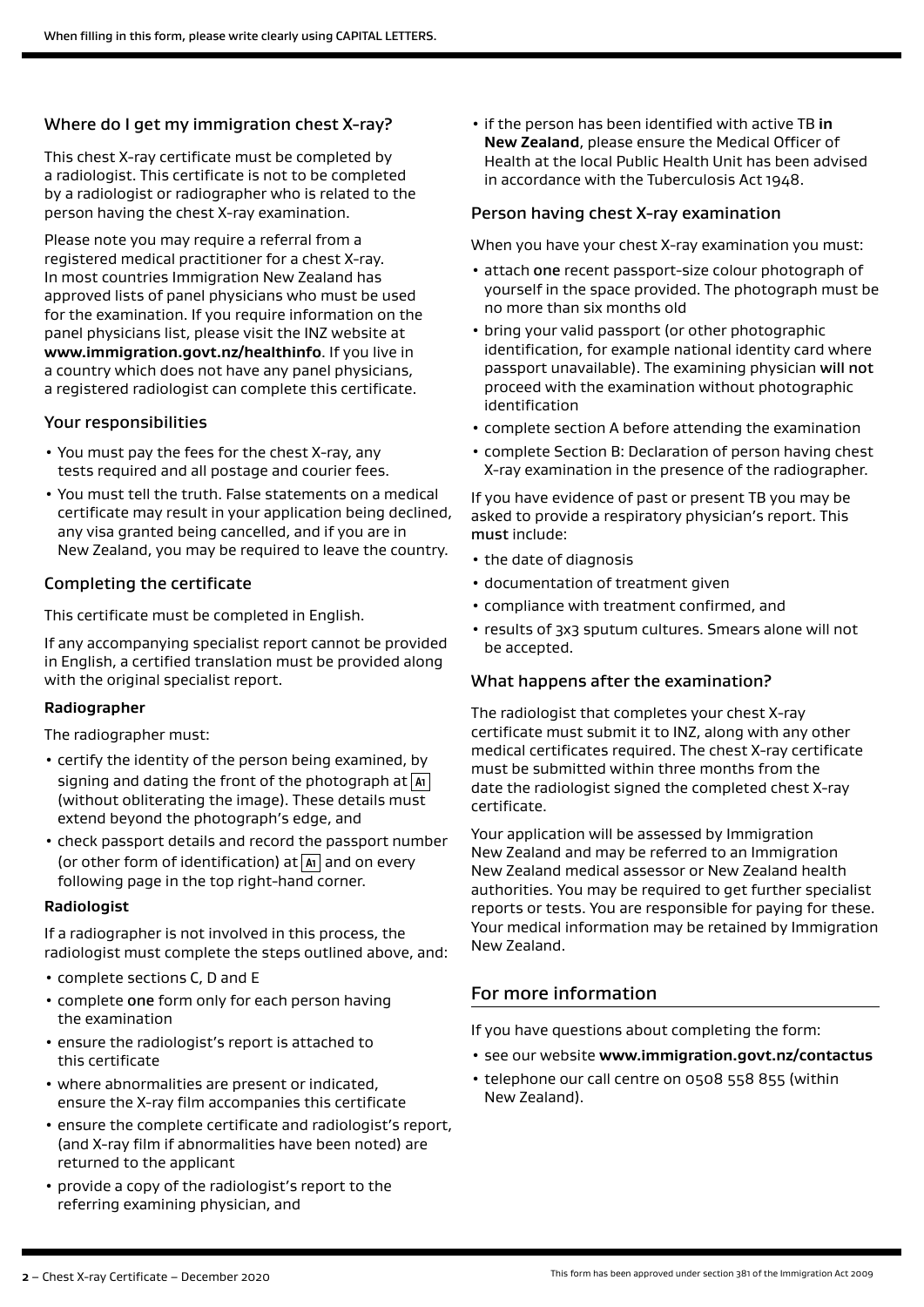| Passport/identification number                                                                                                                                                                                                                                                                                                                                                                                               | Radiologist/radiographer initials         |  |  |
|------------------------------------------------------------------------------------------------------------------------------------------------------------------------------------------------------------------------------------------------------------------------------------------------------------------------------------------------------------------------------------------------------------------------------|-------------------------------------------|--|--|
| <b>Personal details</b><br><b>Section A</b>                                                                                                                                                                                                                                                                                                                                                                                  |                                           |  |  |
| Attach one passport-size colour photograph here. The photograph must be no more than<br>six months old. Write your full name on the back of the photograph.<br>Question $ x $ must be completed by the radiographer or radiologist. All other questions in                                                                                                                                                                   |                                           |  |  |
| this section must be completed by the applicant before the examination.<br>A1<br>Radiographer or radiologist: certify identity by placing signature and date across<br>photograph without obscuring the likeness of the person.<br>Valid photographic identification sighted?<br>Type of identity document<br>Original Passport $\Box$ Certificate of identity $\Box$ Refugee travel document<br>National ID card with photo | 4.5cm<br>3.5cm                            |  |  |
| Identity document number                                                                                                                                                                                                                                                                                                                                                                                                     |                                           |  |  |
| Issuing country                                                                                                                                                                                                                                                                                                                                                                                                              |                                           |  |  |
| Date of issue $\left[ \begin{array}{c} \text{D1D1M1M1Y1Y1Y1Y} \\ \text{D2D1M1M1Y1Y1Y1Y} \end{array} \right]$                                                                                                                                                                                                                                                                                                                 | Date of expiry<br>$D D D H M M Y Y Y Y Y$ |  |  |
| A <sub>2</sub><br>Applicant: name as shown in identity document                                                                                                                                                                                                                                                                                                                                                              |                                           |  |  |
| Family name                                                                                                                                                                                                                                                                                                                                                                                                                  |                                           |  |  |
| Given name                                                                                                                                                                                                                                                                                                                                                                                                                   |                                           |  |  |
| $\Box$ Mr<br>Mrs<br>Ms<br>Miss<br>Title                                                                                                                                                                                                                                                                                                                                                                                      | Dr<br>Other (specify)                     |  |  |
| A <sub>3</sub><br>Gender<br>$\Box$ Male $\Box$ Female                                                                                                                                                                                                                                                                                                                                                                        |                                           |  |  |
| Date of birth $\boxed{\text{D1D1M1M1Y1Y1Y1Y}}$                                                                                                                                                                                                                                                                                                                                                                               |                                           |  |  |
| $\overline{\mathsf{A}}$ 5 Country of birth $\vert$                                                                                                                                                                                                                                                                                                                                                                           |                                           |  |  |
| Contact address<br>A6                                                                                                                                                                                                                                                                                                                                                                                                        |                                           |  |  |
| and/or personal email address                                                                                                                                                                                                                                                                                                                                                                                                |                                           |  |  |
| <b>A7</b><br>Which visa category are you applying for a visa under?                                                                                                                                                                                                                                                                                                                                                          |                                           |  |  |
| <b>Temporary</b>                                                                                                                                                                                                                                                                                                                                                                                                             |                                           |  |  |
| Visitor                                                                                                                                                                                                                                                                                                                                                                                                                      |                                           |  |  |
| Student                                                                                                                                                                                                                                                                                                                                                                                                                      |                                           |  |  |
| Worker with job offer                                                                                                                                                                                                                                                                                                                                                                                                        |                                           |  |  |
| Worker without job offer                                                                                                                                                                                                                                                                                                                                                                                                     |                                           |  |  |
| Residence                                                                                                                                                                                                                                                                                                                                                                                                                    |                                           |  |  |
| Skilled/Business_                                                                                                                                                                                                                                                                                                                                                                                                            |                                           |  |  |
| Pacific Categories                                                                                                                                                                                                                                                                                                                                                                                                           |                                           |  |  |
| ∫Family                                                                                                                                                                                                                                                                                                                                                                                                                      |                                           |  |  |
| Humanitarian (UNHCR)                                                                                                                                                                                                                                                                                                                                                                                                         |                                           |  |  |
| Humanitarian other                                                                                                                                                                                                                                                                                                                                                                                                           |                                           |  |  |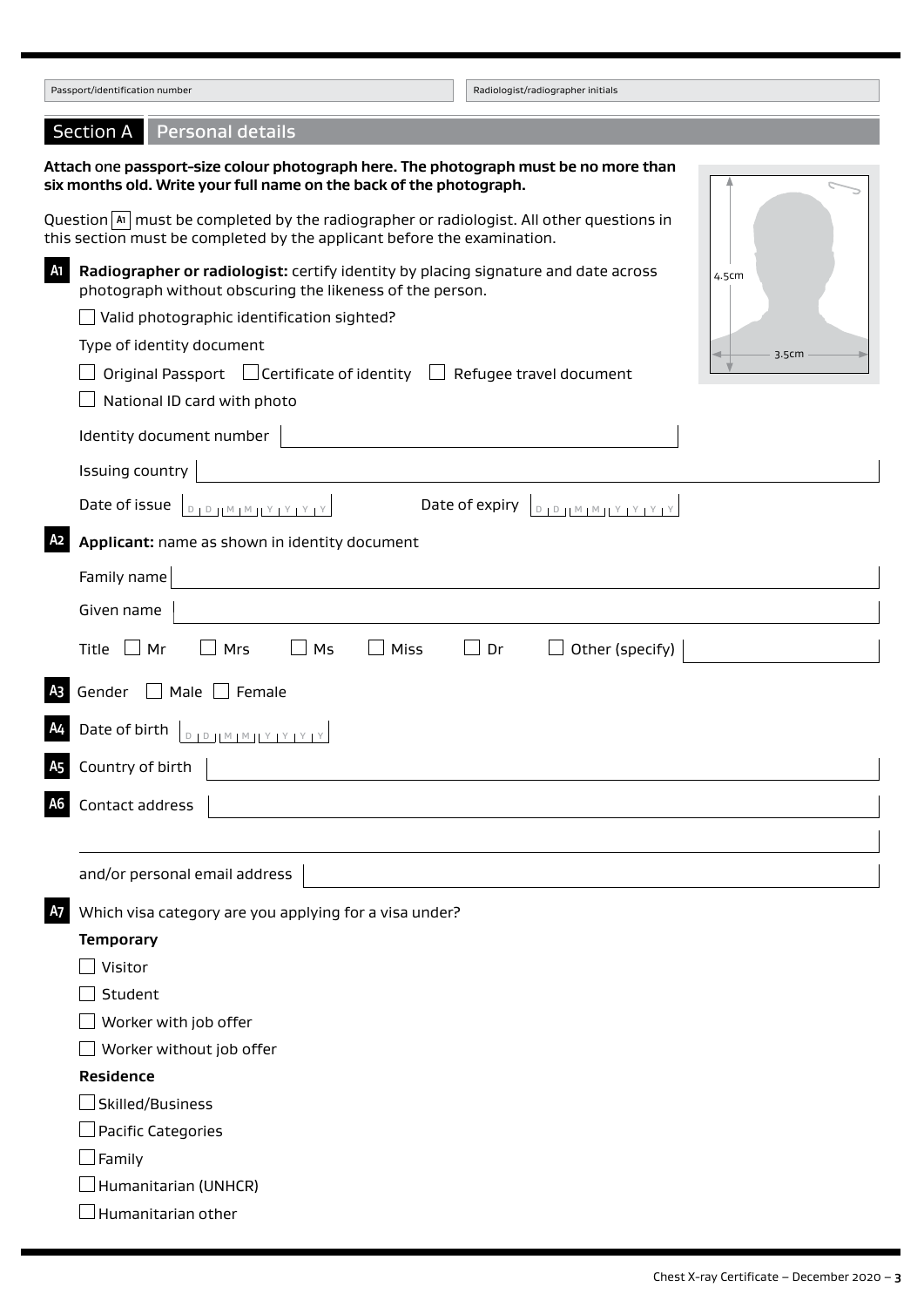| Passport/identification number |                                                                                                                                                                              | Radiologist/radiographer initials |
|--------------------------------|------------------------------------------------------------------------------------------------------------------------------------------------------------------------------|-----------------------------------|
|                                | <b>Work to Residence</b>                                                                                                                                                     |                                   |
|                                | Worker                                                                                                                                                                       |                                   |
|                                | Family of a Worker                                                                                                                                                           |                                   |
| A8                             | If you are applying under the Temporary - Worker with a job offer, Residence - Skilled/Business or Work to<br>Residence - Worker categories detail your intended occupation: |                                   |
| A <sub>9</sub>                 | How long do you intend to stay in New Zealand?<br>Less than 6 months $\Box$ 6 – 12 months $\Box$ 12 – 24 months $\Box$ More than 24 months                                   |                                   |

## Section B Declaration of person having chest X-ray examination

### **This declaration must be signed and dated by the person having the chest X-ray examination, in the presence of the radiographer or radiologist.**

A parent or guardian must sign on behalf of a child under 18 years of age.

#### **Please read carefully before signing.**

I declare that the information that I have provided in terms of my medical history and during my immigration health examinations is true, complete and correct.

I understand that:

- my personal details and health information are being collected to enable Immigration New Zealand ("INZ"), Ministry of Business, Innovation and Employment ("MBIE") to determine whether or not they are satisfied that I meet the health criteria for a New Zealand visa(s);
- INZ may enter and store my personal details and health information into the eMedical system;
- INZ is authorised to collect and use my personal information under the Immigration Act 2009, regulations made under that Act and in accordance with the Privacy Act 2020; further information about the purposes for which INZ requires my information is included in my visa application form which can be found on the INZ website at www.immigration.govt.nz;
- if I have provided any false or misleading information as part of my immigration health examination, my visa application(s) may be declined, and I may become liable for deportation. I may also be committing an offence and I may be imprisoned;
- I must inform INZ of any relevant fact or any change of circumstance that may affect the decision on my application for a visa due to my health circumstances;
- INZ will retain my personal information for use in assessing my health in the future as necessary, or for audit reasons.

I also understand that my personal information (including medical results, bio details and photographs) may be disclosed to:

- New Zealand Government health agencies, health and settlement service providers and examining physician(s);
- New Zealand Government agencies entitled to receive this information by law, to the extent necessary to make decisions about my immigration status; and
- New Zealand law enforcement, health agencies and international agencies, including overseas recipients in the United Kingdom, the United States of America, Canada and Australia. [Note: if I am applying for a visa as a refugee or protected person, INZ will only disclose this information to another country, if it is satisfied that this information will not be disclosed to the country from which I have sought refugee or protection status and the disclosure is otherwise permitted under the Immigration Act 2009].

I consent to:

- INZ retaining my medical information, including any x-ray images, beyond the determination of my visa application, for the purposes of considering future applications I may make for a visa to New Zealand;
- my medical information being temporarily stored on the eMedical system owned and operated by the Australian Department of Home Affairs;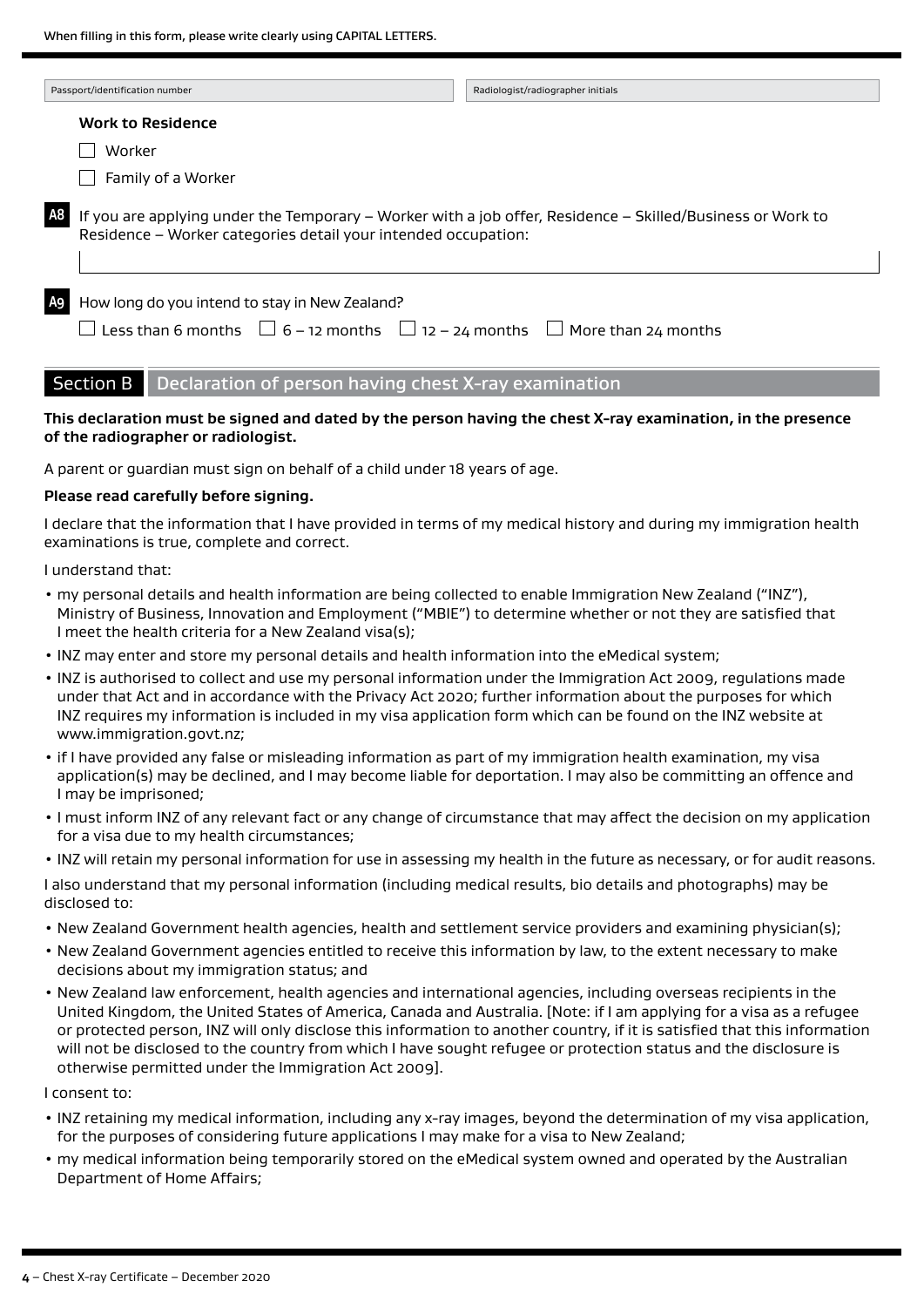#### Passport/identification number Radiologist/radiographer initials

- INZ disclosing my personal information, including information about my health, to the radiologists or panel physicians who have examined me. The reason(s) for this disclosure will be to investigate inconsistencies between the radiologist and/or panel physician's examination and a previous/subsequent health assessment, to investigate a complaint against the radiologist or panel physician, or to follow up adverse results with the radiologist or panel physician to ensure the quality of the work undertaken by New Zealand's panel physician network;
- INZ storing my photograph(s) digitally and using them for client identification purposes in addition to the health examination process where INZ deems it necessary;
- INZ making any enquiries it deems necessary in respect of health information I have provided and to share this information with other Government agencies (including overseas agencies), and for these agencies to provide information about my health to INZ, to the extent necessary to make decisions about my immigration status;
- any New Zealand health service agency providing information about my state of health to INZ; and
- INZ disclosing my medical information in accordance with the provisions above.

I undertake to pay the fees for this medical examination including laboratory tests and I also agree that I or my child will undergo, at my expense, any further medical examination(s) that may be required by INZ in respect of the immigration application.

| Signature of person having chest X-ray                                                | Date | VIMILY I Y I Y I Y                                                |
|---------------------------------------------------------------------------------------|------|-------------------------------------------------------------------|
| Signature of parent or guardian if person having chest x-ray is under 18 years of age |      |                                                                   |
|                                                                                       |      | Date $\vert_{\text{DIPHMIMINY}$                                   |
| Full name of parent or guardian                                                       |      |                                                                   |
| Relationship to person having chest X-ray                                             |      |                                                                   |
| Signature of radiographer or radiologist                                              | Date | $\begin{bmatrix} 1 & M & M & M & Y & Y & Y & Y & Y \end{bmatrix}$ |
| Name of radiographer or radiologist                                                   |      |                                                                   |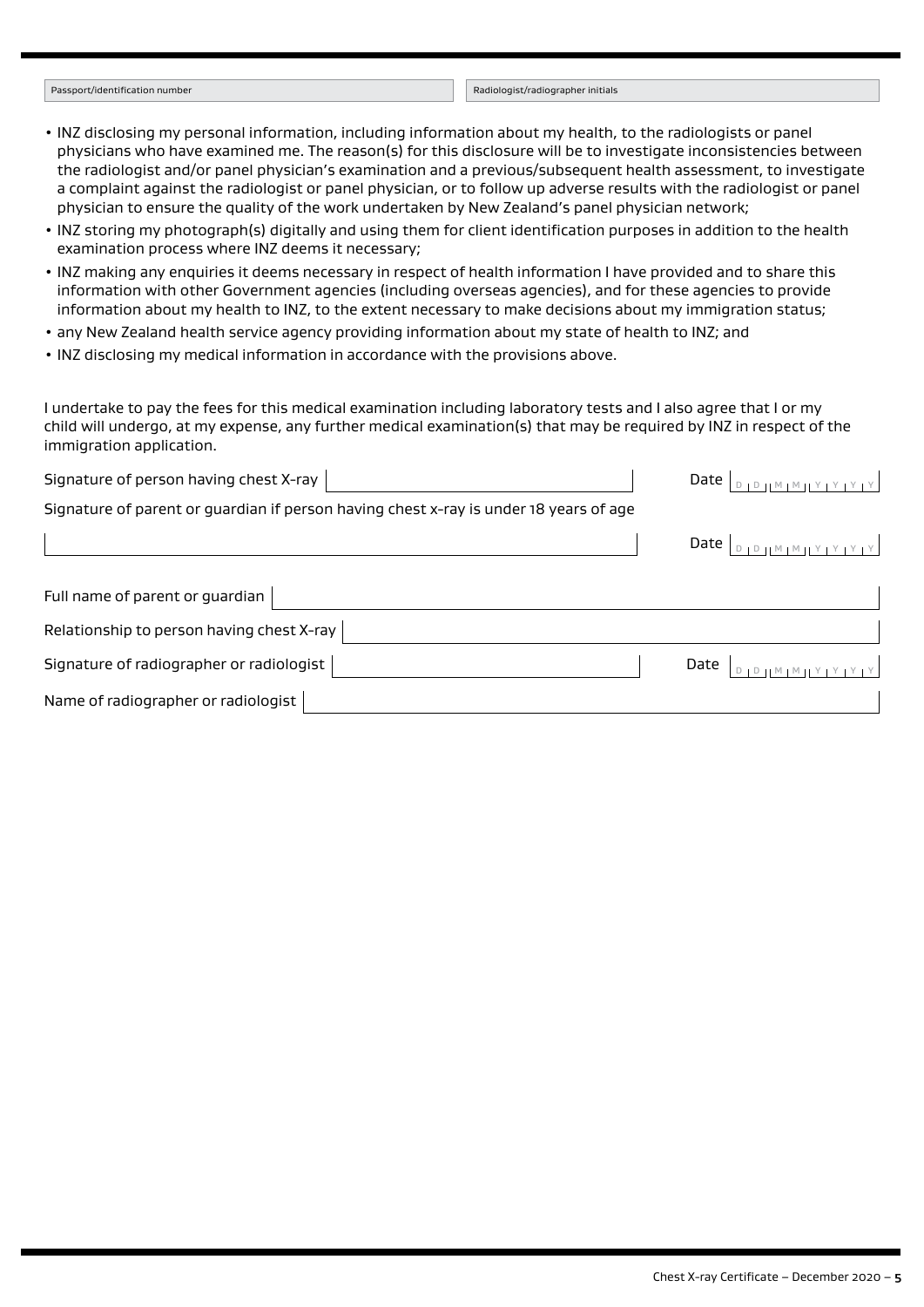| Passport/identification number                             |  | Radiologist/radiographer initials |
|------------------------------------------------------------|--|-----------------------------------|
| <b>Section C</b> Results of chest X-ray examination        |  |                                   |
| This section must be completed in full by the radiologist. |  |                                   |

Where abnormalities are present, the radiologist must provide details and comments in the space provided and the X-ray film must accompany this certificate. The radiologist's report must be attached to this certificate and both returned to the examining physician or applicant.

**C1** Notes to radiologist from examining physician (if applicable).

| C <sub>2</sub> | Skeleton and soft<br>tissue                   |                             | $\Box$ Normal $\Box$ Abnormal Give details |  |
|----------------|-----------------------------------------------|-----------------------------|--------------------------------------------|--|
| $C_3$          | Cardiac shadow                                | $\hfill\blacksquare$ Normal | Abnormal Give details                      |  |
| C <sub>4</sub> | Hilar and lympathic<br>glands                 |                             | Normal Abnormal Give details               |  |
| C <sub>5</sub> | Hemidiaphragms<br>and costophrenic<br>angles  | l Normal                    | Abnormal Give details                      |  |
| C6             | Lung fields                                   | Normal                      | Abnormal Give details                      |  |
| C <sub>7</sub> | Evidence of TB                                | Absent                      | Present Give details                       |  |
| C8             | Evidence suspicious $\Box$ No<br>of active TB |                             | Yes Give details                           |  |

If abnormalities/evidence are noted in **C1** to **C8** , then include all X-ray films/plates/scans to show recent and past history of diagnosis and treatment. X-ray films/plates/scans must have a corresponding report attached.

**C9** Radiologist's comments (if any).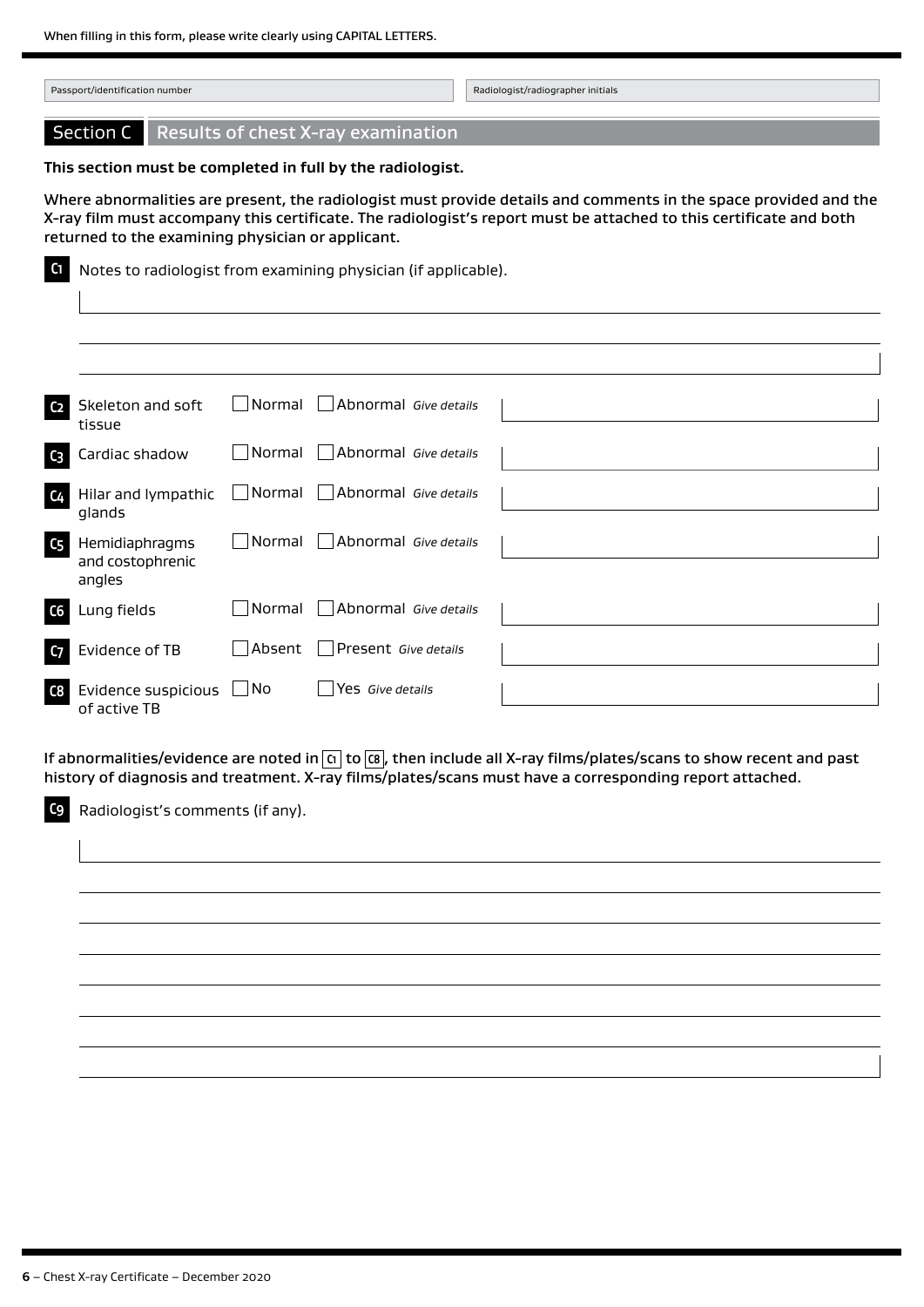| Passport/identification number                                                                                                                                                                                                                                  | Radiologist/radiographer initials       |  |  |
|-----------------------------------------------------------------------------------------------------------------------------------------------------------------------------------------------------------------------------------------------------------------|-----------------------------------------|--|--|
| Section D   Examination Grading                                                                                                                                                                                                                                 |                                         |  |  |
| Please consider the information you have recorded regarding this applicant, and provide a grading on their radiology<br>examination below. Supporting comments are mandatory if you provide a B grading. If you provide an A grading,<br>comments are optional. |                                         |  |  |
| No evidence of active TB, or changes consistent with old or inactive TB, or changes suggestive of other<br>A<br>significant diseases identified                                                                                                                 |                                         |  |  |
| Evidence of active TB, or changes consistent with old or inactive TB, or changes suggestive of other<br>B<br>significant diseases identified<br>Please list abnormal findings                                                                                   |                                         |  |  |
|                                                                                                                                                                                                                                                                 |                                         |  |  |
| this is not an assessment of whether or not the applicant has an acceptable standard of health in relation to the<br>Immigration New Zealand standard.                                                                                                          |                                         |  |  |
| General supporting comments (if applicable)                                                                                                                                                                                                                     |                                         |  |  |
|                                                                                                                                                                                                                                                                 |                                         |  |  |
|                                                                                                                                                                                                                                                                 |                                         |  |  |
|                                                                                                                                                                                                                                                                 |                                         |  |  |
| <b>Section E</b><br><b>Radiologist's declaration</b>                                                                                                                                                                                                            |                                         |  |  |
| This declaration must be signed and dated by the radiologist who examined the chest X-ray.                                                                                                                                                                      |                                         |  |  |
| I certify that the statements made by me in answer to all the questions are true to the best of my knowledge<br>and belief.                                                                                                                                     |                                         |  |  |
| Signature of radiologist                                                                                                                                                                                                                                        | Date<br>$D + D + M + M + Y + Y + Y + Y$ |  |  |
| Radiologist's details (please write)                                                                                                                                                                                                                            |                                         |  |  |
| Full name                                                                                                                                                                                                                                                       |                                         |  |  |
| MCNZ number for New Zealand practitioners                                                                                                                                                                                                                       |                                         |  |  |
| Place of examination (city/state and country)                                                                                                                                                                                                                   |                                         |  |  |
| Postal address                                                                                                                                                                                                                                                  |                                         |  |  |
| Telephone (daytime)<br>Email                                                                                                                                                                                                                                    |                                         |  |  |
|                                                                                                                                                                                                                                                                 |                                         |  |  |